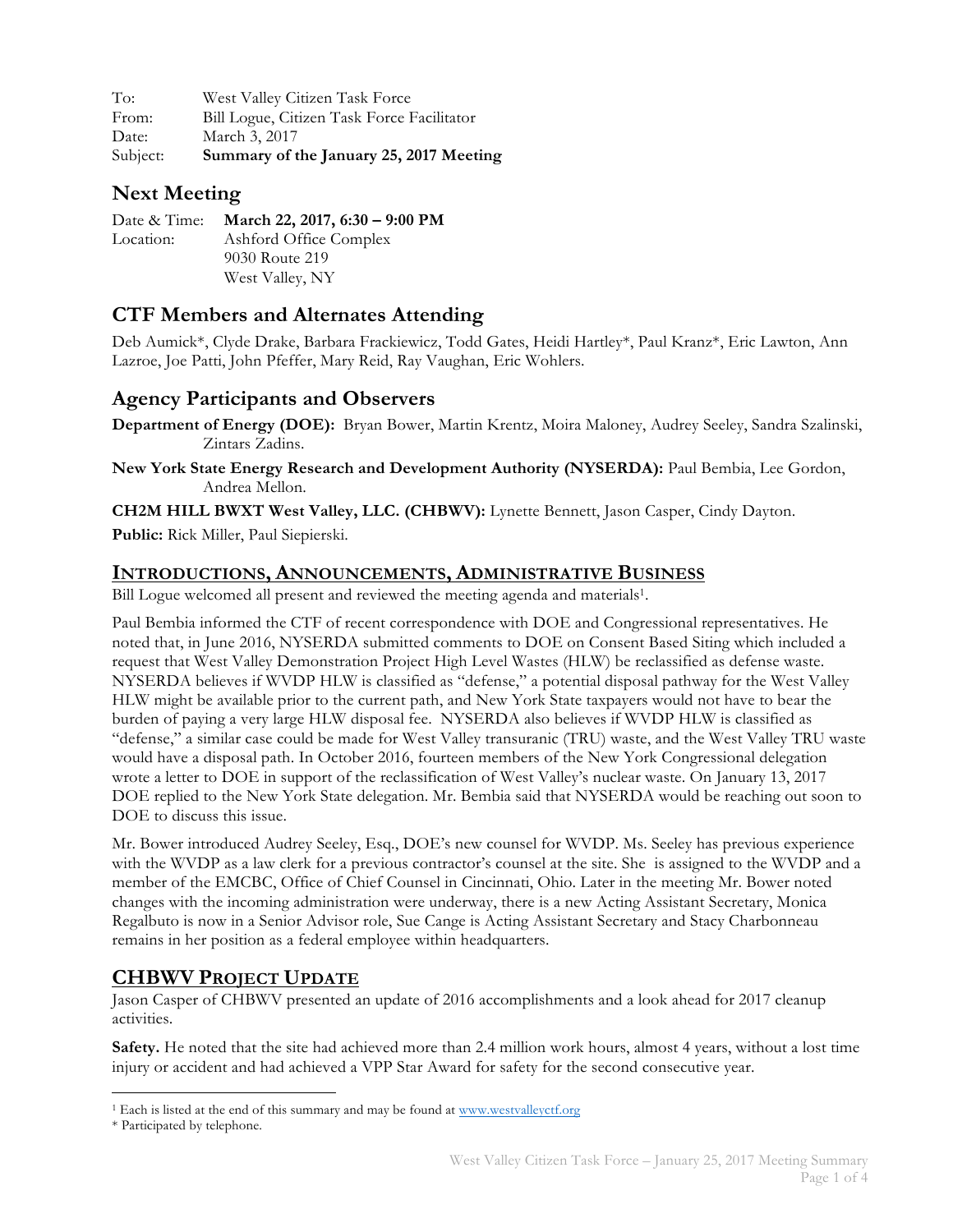**Wastes.** The placement of the HLW canisters into Vertical Storage Casks and relocation to the interim storage pad was completed one year ahead of schedule. The three vitrification components were transshipped by truck to Blasdell where they were placed on railcars and shipped to Andrews Texas. The components were then grouted and placed in permanent disposal.

**Facility Disposition.** The Vitrification Facility deactivation is 95% complete and the Main Plant Process Building (MPPB) 56% complete. Some difficult areas remain in the deactivation process for the MPPB.

**FY 2017 Work.** In 2017 relocation of legacy waste from the Head End Cell in the MPPB will continue as will deactivation work. If funding is available demolition will start on the Vitrification Facility with simultaneous shipment of demolition debris and reconfiguration of water, natural gas, electric, communications and infrastructure to prepare for MPPB demolition.

In response to questions Mr. Bower noted there is currently no disposal pathway for Transuranic Wastes (TRU) and that Low-Level Wastes (LLW) would be disposed of based on the most efficient and cost effective method at facilities in Utah, Texas or Nevada. Some Vit Facility demolition wastes may be disposed of as industrial waste. Some wastes may be resized or repackaged in the Remote Handled Waste Facility. In the near term, repairs and maintenance to the railroad spur will be done based on a cost benefit analysis related to the need for the large volume of shipments that will arise during demolition of the MPPB. Mr. Bower also noted that CHBWV has a contract with incentives and penalties based on timeliness of work on each milestone and that they are entitled to incentive payment for the HLW relocation which will be reconciled at the end of the contract based on performance on all contract milestones.

### **DOE FY 2017 BUDGET UPDATE**

Bryan Bower of DOE provided an update on the WVDP budget. The government is operating under a continuing resolution (CR) through April 28, 2017 with an allocation of \$34,534,835 for WVDP. The customary approach with a CR is to fund based on the lowest of the prior year budget or proposed budget. Currently the higher FY 2016 level is applied to West Valley. He reminded the CTF that the defense portion of the budget covers Safeguards and Security and the non-defense portion covers deactivation and decommissioning. The site will not change much visually in the coming year because most work will be inside the MPPB. MPPB demolition will occur in the 2019-2020 timeframe.

### **PATH FORWARD TO PHASE 2 DECISION**

Bryan Bower of DOE provided an overview of the path forward to a phase 2 decision noting the complexity and number of components to the process. In the current Phase 1 process with the Record of Decision (ROD) and New York Findings Statement in 2010 the Phase 1 Decommissioning - Facility Disposition work is under way (it includes the HLW relocation, legacy waste shipment, Vitrification and MPPB demolition to grade and removal of ancillary facilities). A new contract or contracts will be awarded to complete the Phase 1 Soil Remediation which will remove below-grade portions of the MPPB and Vit Facility, the source area of the groundwater plume, lagoons, Liquid Waste Treatment Facility, shipping of TRU waste, removal of the RHWF and ancillary facilities and remediation of Waste Management Areas (WMA) 1 and 2 soils. By 2020 the Phase 2 decision will made with decisions regarding the Waste Tank Farm, State and NRC-Licensed Disposal Areas, Construction Demolition and Debris Landfill and other miscellaneous contaminated soils.

Mr. Bower noted that the 2010 Consent Decree between DOE and New York State allocates costs for each waste management area. In general, if DOE, bears cleanup cost responsibility of 50% or more DOE will carry out the Remedy Action. If NYSERDA bears cleanup cost responsibility greater than 50%, NYSERDA will carry out the Remedy Action. He provided examples of the WMA for which each party would be responsible. DOE and NYSERDA have agreed to use NRC's License Termination Rule (LTR) as prescribed in the NRC Final Policy Statement for WVDP for evaluating decisions on all facilities at WVDP and the Western New York Nuclear Service Center in a consistent and integrated manner in advance of the Phase 2 Decisions. He noted the 2010 FEIS as the starting point, and ongoing data collection (including the Phase 1 Studies), and Probabilistic Performance Assessment (PPA) would occur. The activities would culminate in the preparation of a Joint Draft Supplemental Environmental Impact Statement (SEIS) in about 2019. .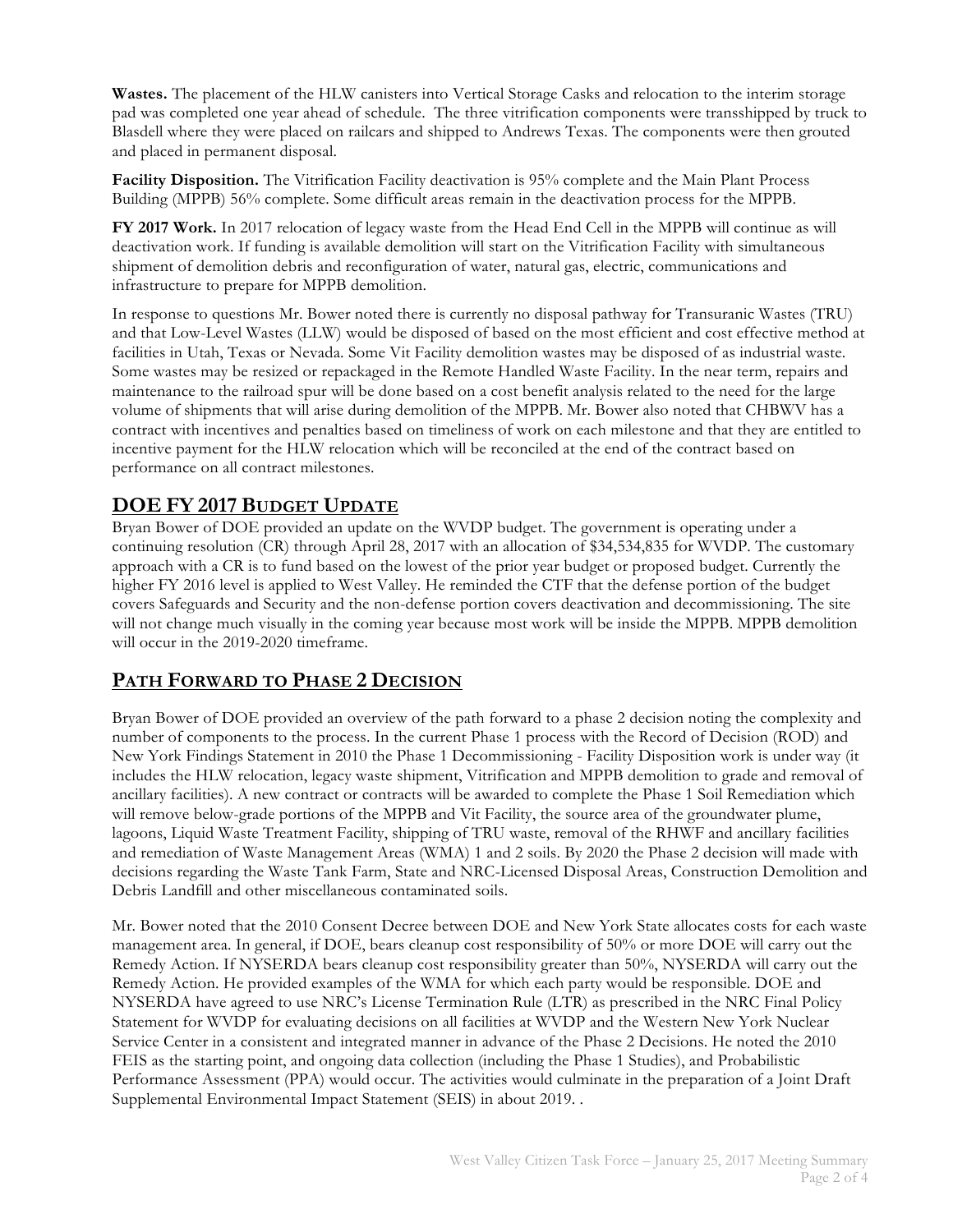The PPA will be used in evaluating the possible decommissioning approaches and long-term dose impacts used to analyze the closure alternatives and develop a preferred alternative in the SEIS. In response to questions Mr. Bower reminded the CTF that the unrestricted release requirement is 25 mrem, restricted release is 25-100 mrem with institutional controls and loss of institutional controls could be as much as 500 mrem based on ALARA (As Low As Reasonably Achievable). After discussion on how erosion processes may be modeled in the PPA, the CTF agreed that they may request a presentation on how the more complex modeling of the Phase 1 Studies Erosion Working Group and the PPA will relate to each other and address issues raised with the 2010 modeling. They will revisit this after reviewing future white papers prepared by the PPA contractor. A CTF member requested that the option of a one-day workshop on erosion modeling be considered in the future. An update on erosion may be available at the May Quarterly Public Meeting (QPM) and the Erosion Working Group Report will likely be available at the November QPM.

The SEIS will be developed between 2017-2020 jointly by DOE and NYSERDA through the required NEPA and SEQRA process including public review and comment. NRC, EPA, NYSDEC and NYSDOH are cooperating agencies in the process. NRC will review the SEIS and adopt it if it acceptable under their NEPA responsibilities under the WVDP Act. If the SEIS does not satisfy NRC's requirements, NRC will prepare its own NEPA document. Two Decommissioning Plans (DPs) will be prepared, one for the WVDP and one for the the SDA and WNYNSC. Mr. Bower noted that NRC will only review the WVDP DP once it is submitted. NRC will make Requests for Additional Information and prepare a Technical Evaluation Report. For the WNYNSC, because the license is under suspension, NYSERDA will submit a Proposed DP in parallel with the WVDP DP. The NYSERDA DP will include potential impacts from the SDA, but the SDA is not part of the license. The NYSERDA DP will be reviewed but not docketed.

Mr. Bower reviewed the timelines for the SEIS and parallel Decommissioning Plan processes. At some point the NRC license for New York will be reinstated and then amended, converted or terminated based on the final decision.

#### **ANNUAL ORGANIZATIONAL MEETING**

Changes in membership include: Kathy McGoldrick becoming the representative of the Coalition on West Valley nuclear Wastes and Judy Einach becoming the alternate; Anthony Memmo will represent the Seneca Nation of Indians; new alternates are Alison Hunt for Lee James and Kenneth Zittel for Clyde Drake. The CTF reviewed and approved the annual summary of activities and reviewed the annual survey and attendance. NYSERDA will present on the Consent Based Siting and reclassification issue at the March meeting.

Todd Gates noted that he would be traveling to Washington several times in the coming month and would advocate for funding the WVDP. The CTF will try to draft a letter to coincide with his visits. John Pfeffer stated that he and Charlie Davis would be attending the Energy Communities Alliance meeting in late February representing the Town of Ashford. He hopes to meet the new administration representatives of DOE there. The CTF members signed a card of appreciation for long-term member Lee Lambert.

# **OBSERVER COMMENTS**

There were no observer comments.

# **ACTION ITEMS**

| Action                                                                        | Who; When       |
|-------------------------------------------------------------------------------|-----------------|
| Facilitator to provide previous language to Ray Vaughan for drafting letters. | $Logue/1-27/17$ |

#### **DOCUMENTS DISTRIBUTED**

| <b>Description</b> | <b>Generated by; Date</b> |
|--------------------|---------------------------|
| Meeting Agenda     | Logue; $1/25/17$          |
| Project Update     | CHBWV; $1/25/17$          |